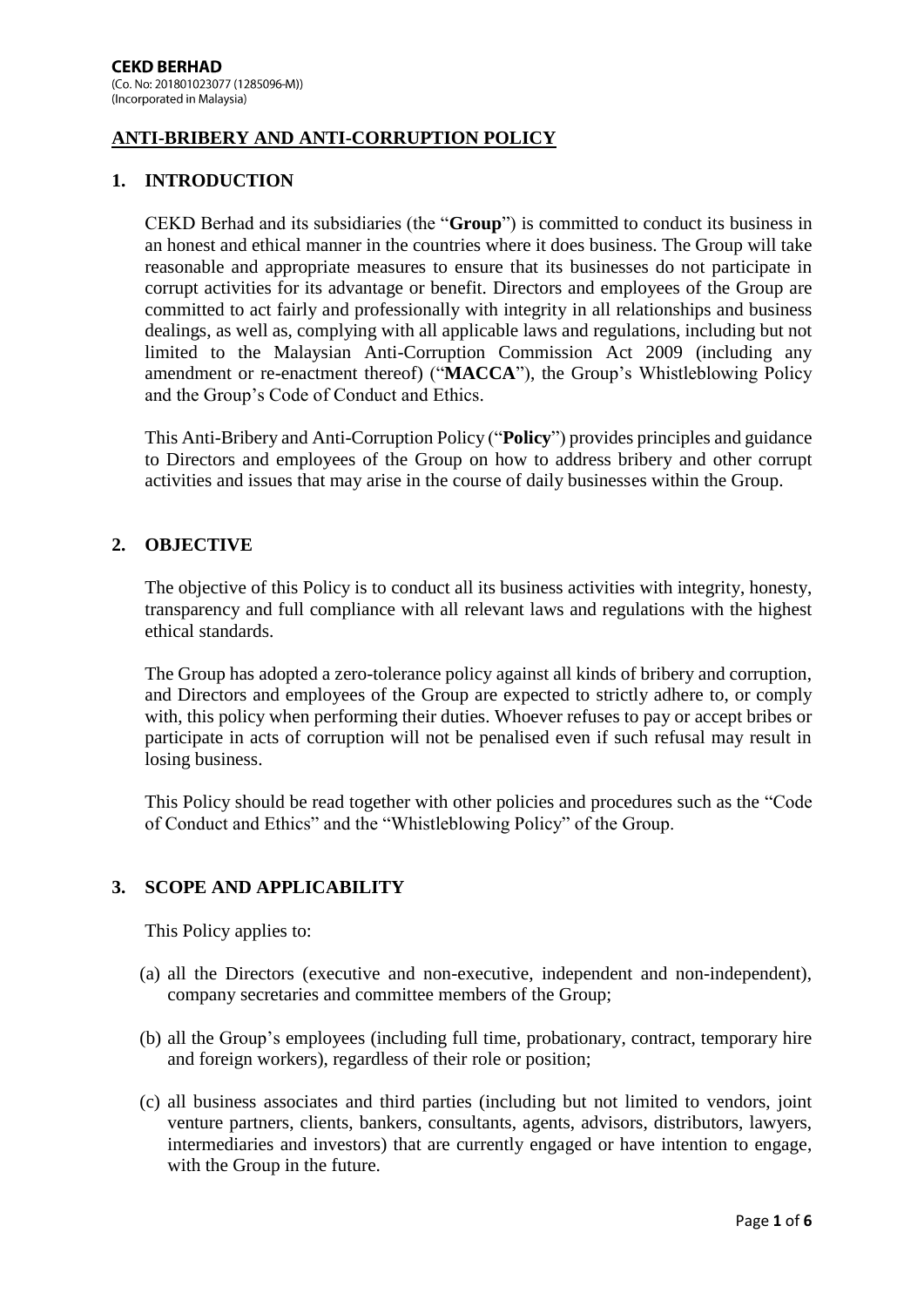All Directors, employees, business associates and third parties must read, understand and comply with the requirements set in this Policy. Failure to adhere to this Policy can result in disciplinary actions, including termination of employment and/or business dealings.

If a Director requires further clarification on the Policy, the Director may refer to the CEKD Group's Board of Directors ("**Board**"), whereas for an employee, the employee may refer to his/her immediate superior or Head of Department ("**HOD**").

# **4. DEFINITIONS OF "BRIBERY" AND "CORRUPTION"**

# **BRIBERY**

Bribery is the offering, giving, promising, accepting or soliciting of an advantage or any gratification as an inducement for action which is illegal, unethical or a breach of trust. A bribe is an inducement or reward offered, promised or provided in order to gain any commercial, contractual, regulatory or personal advantage.

"Gratification" as defined and interpreted under Section 3 of the MACCA is:

- (a) money, donation, gift, loan, fee, reward, valuable security, property or interest in property, being property of any description whether movable or immovable, financial benefit, or any other similar advantage;
- (b) any office, dignity, employment, contract of employment or services, and agreement to give employment or render services in any capacity;
- (c) any payment, release, discharge or liquidation of any loan, obligation or other liability, whether in whole or in part;
- (d) any valuable consideration of any kind, any discount, commission, rebate, bonus, deduction or percentage;
- (e) any forbearance to demand any money or money's worth or valuable thing;
- (f) any other service or favour of any description, including protection from any penalty or disability incurred or apprehended or from any action or proceedings of a disciplinary, civil or criminal nature, whether or not already instituted, and including the exercise or the forbearance from the exercise of any right or any official power or duty; and
- (g) any offer, undertaking or promise, whether conditional or unconditional, of any gratification within the meaning of any of the preceding paragraphs (a) to (f).

## **CORRUPTION**

Corruption is a form of dishonesty or criminal offense undertaken by a person or organisation entrusted with a position of authority to acquire illicit benefit or abuse of entrusted power for private gain.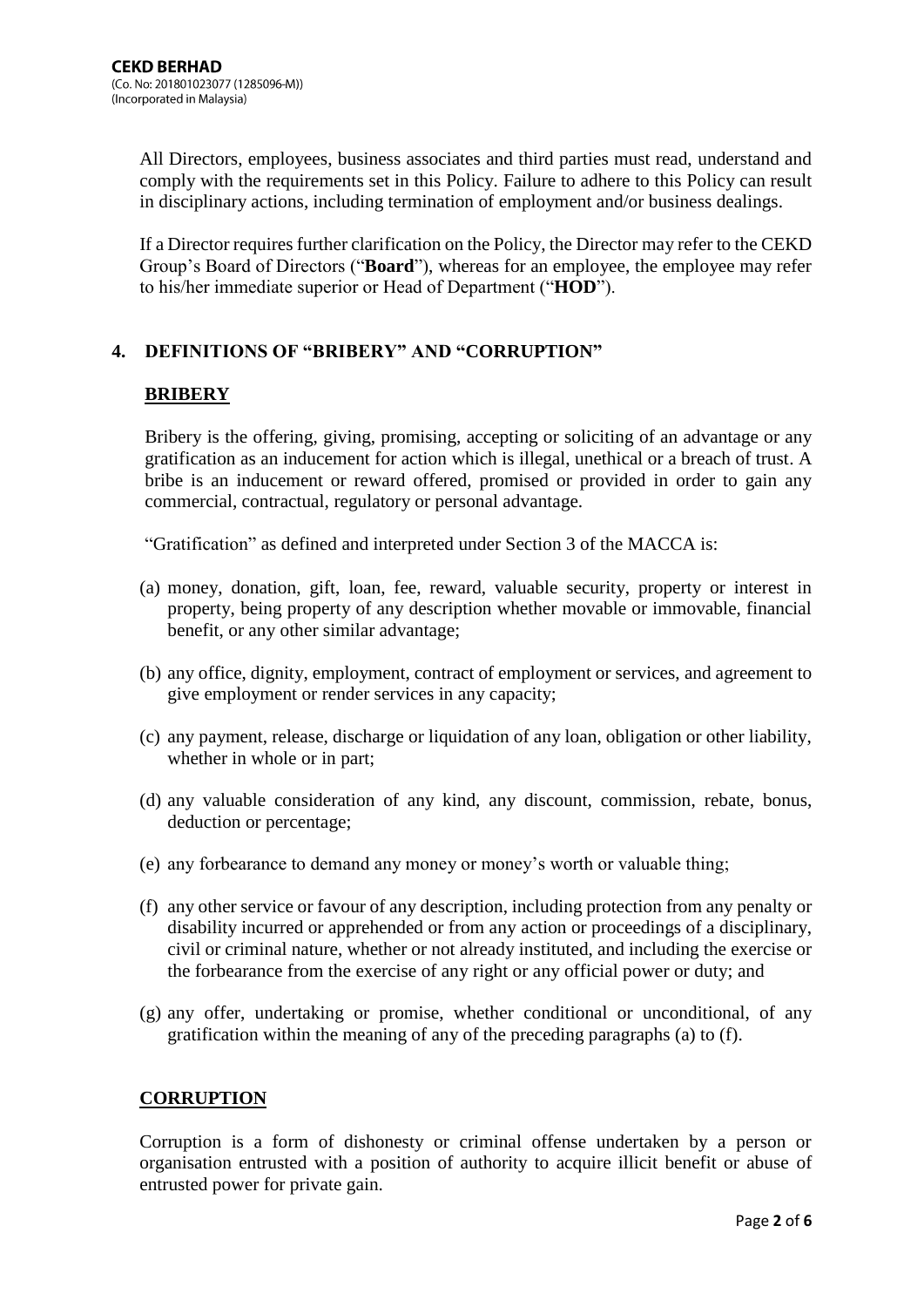### **5. GUIDANCE ON COMMON FORMS OF BRIBERY AND CORRUPTION**

### **(a) Gifts, Entertainment and Hospitality**

The Group prohibits both the acceptance and provision of Gifts, Entertainment and Hospitality (collectively referred to as the "Benefits") to influence decision-making and/or to obtain and retain business or secure an unfair advantage in any business dealing or treatment.

No Benefits shall be offered to, or solicited from, third parties such as suppliers, clients, business associates and other stakeholders who deal with the Group in connection with their official duties if this would influence any business decision and/or give rise to appearance of impropriety or bias that would adversely affect the reputation of the Group.

For the avoidance of doubt, this Policy does not prohibit normal business hospitality such as meals and entertainment for business purposes, occasional token gifts and customary gifts during festive seasons, special occasions or social events, so long as they are reasonable, appropriate, modest and bona fide corporate courtesies. Infrequent and moderate business meals and entertainment with clients and infrequent invitations to attend local social events and celebratory meals with clients can be appropriate aspects of promoting good business relationships, provided that they are not excessive, lavish and extraordinary in nature.

The Directors and employees should be mindful in giving or accepting such Benefits in business settings and must comply with all applicable laws, rules and regulations in countries that the Group operates. The intention behind the Benefits should always be considered. No person subject to this Policy will suffer demotion, penalty, blacklisting or other adverse consequences for refusing to pay or accept bribes or participate in other illicit behaviour.

### **(b) Facilitation Payment**

Facilitation payment refers to an unofficial payment made to secure or expedite the performance of a routine or necessary action by a public official or decision maker in private sectors. Facilitation payments need not involve cash or other financial asset, it can be any sort of advantage with the intention to influence the relevant parties in their duties.

Facilitation payments are illegal under the laws of MACCA and therefore the Directors and employees of the Group are strictly prohibited to offer, promise, give, request or accept anything which may reasonably be deemed as facilitation payment.

#### **(c) Corporate Social Responsibility, Donations and Sponsorships**

Company's Corporate Social Responsibility (CSR), donations and sponsorships are part of the Group's commitment to communities and societies who require special help and care. Hence, the Group must be cautious to ensure that all CSR initiatives,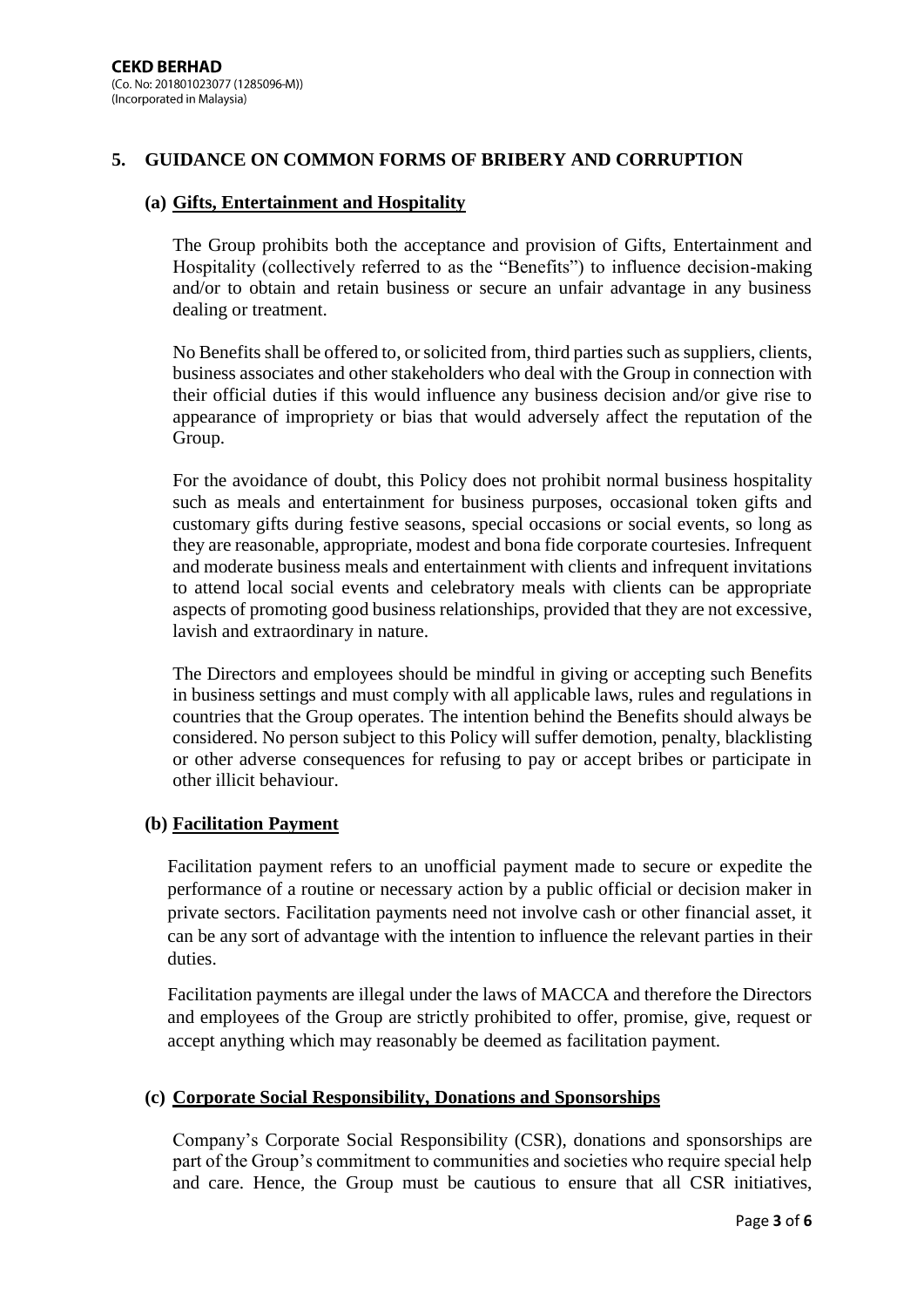donations and sponsorships are not used as a scheme to conceal bribery but must be given through legal and proper channels and shall be approved by the Directors or the Group's Managing Director.

### **(d) Political Contributions**

The Group does not make charitable donations or contributions to political parties or candidates or campaign. However, this Policy does not prohibit the Directors and employees of the Group from making any personal political donations. The Group will not reimburse its Directors and employees for these personal political contributions.

If any donation or contribution is made, it must be approved by the Board, permissible under applicable laws and must not be made with any promise or expectation of favourable treatment in return. Records of such contributions must be accurately reflected in the books of the Group.

## **(e) Conflict of Interest**

A conflict of interest occurs when the personal interest interferes or appears to interfere with the interest of the Group as a whole. Directors and employees must avoid any conflict of interest with the Group and must not use their positions, official working hours, the Group's resources and assets, or knowledge gained, directly or indirectly in the course of their duties or employment, for personal or private gain, or to the Group's disadvantage.

The Group's Directors and employees are required to make a declaration on conflict of interest on an annual basis, as and when they become aware of a conflict at any other time, in accordance with the Group's policies and procedures.

Should an actual or potential conflict of interest arise, or may arise, the affected Directors and employees shall immediately make full disclosures to the Board or to the Superior/HOD, where applicable, the nature and extent of such conflict. The affected individuals shall then abstain from making a material decision with respect to any transaction, contract, or proposed contract or arrangement in which they are interested, whether directly or indirectly.

As part of control measures, it is important that conflict of interest for each employee in the Company is properly declared in a form and kept as a record.

## **6. RISK ASSESSMENT ON BRIBERY AND CORRUPTION**

The management will perform a comprehensive risk assessment on corruption to identify structural weaknesses that may facilitate corruption, record the potential corruption risk scenarios and the relevant mitigation controls, and include into the general risk register. The risk assessment will be conducted every three (3) years, with intermittent assessments to be conducted when necessary.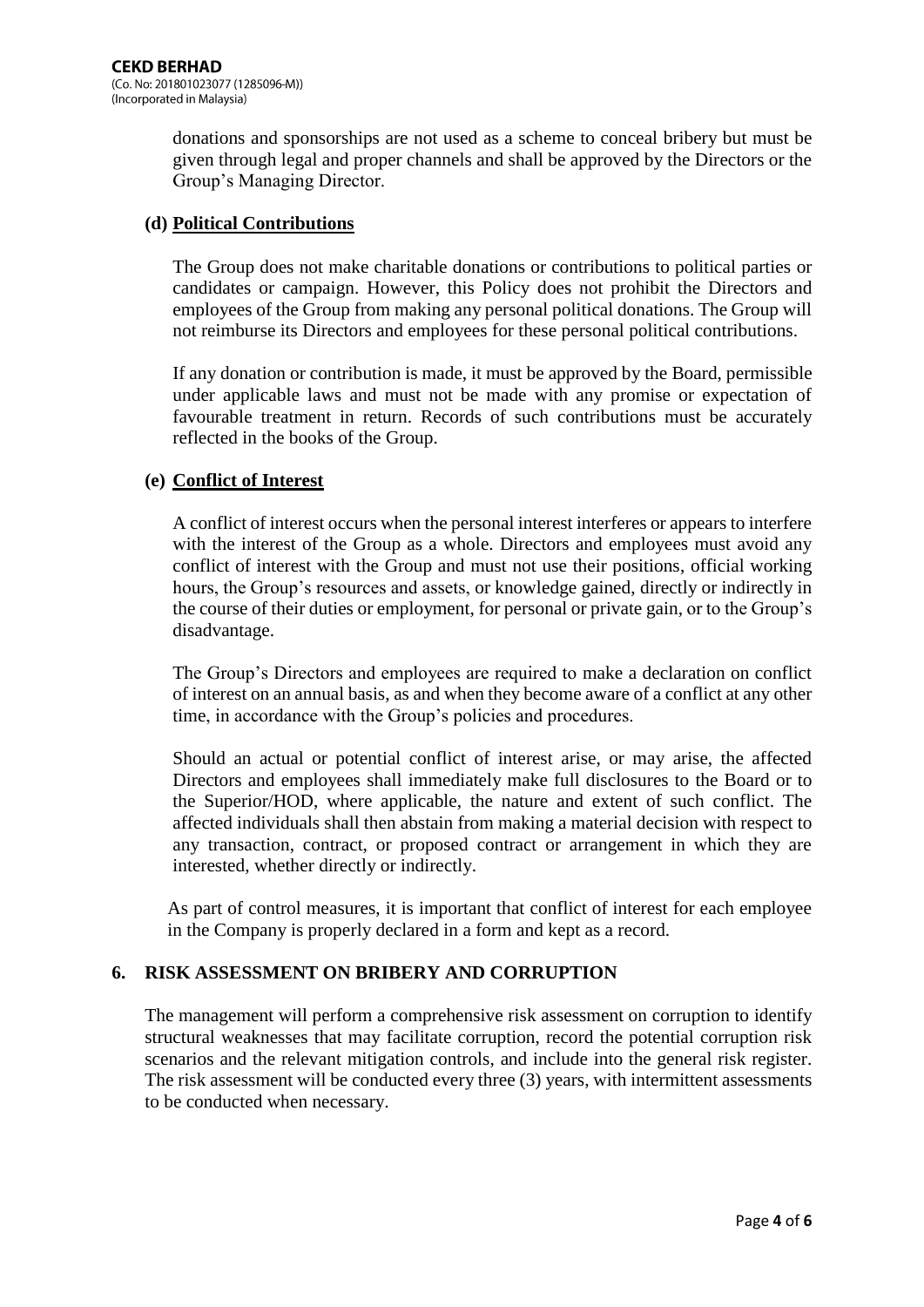## **7. DUE DILIGENCE**

The Group shall conduct due diligence on the employees, business associates and major business activities, either on a regular or one-off basis, in particular where there is significant exposure to bribery and corruption risk.

As part of the Group's due diligence procedures, documentation about customers and business associates shall be screened; web searches and interviews shall be necessarily conducted to understand their background and ensure that they are involved in lawful activities.

### **8. RESPONSIBILITIES**

The Group's Directors and employees are required to read, understand and comply with the Policy. The prevention, detection and reporting of bribery and corruption shall be the responsibility of all Directors and employees, all of whom are required to avoid and refrain from any activity of any kind that may lead to, or suggest, or result in, a breach of this Policy.

A Director or employee will be accountable individually whether he or she pays a bribe himself or herself, whether he or she authorises, assists or conspires with someone else to violate this Policy and/or anti-bribery and anti-corruption law.

### **9. RECORD KEEPING**

All payments made to third parties in the ordinary course of business shall be accurately recorded and kept as these would serve as evidence that such payments are bona fide and not linked to any corrupt and/or unethical conduct. All accounts, invoices, documents and records relating to dealings with third parties should be prepared and maintained with strict accuracy and completeness.

Directors and employees must ensure that all expense claims relating to hospitality, gifts or expenses incurred to third parties are approved by the Board and must specifically and clearly record the reason for such expenditure.

## **10. TRAINING AND COMMUNICATION**

The Group shall conduct a timely refresher and awareness programme to Directors and employees to ensure they understand the Group's anti-bribery and corruption position.

A regular training shall be conducted in accordance with the level of bribery and corruption risk related to the position. The Group should also provide training to new employees or newly appointed to, or currently holding, an exposed position.